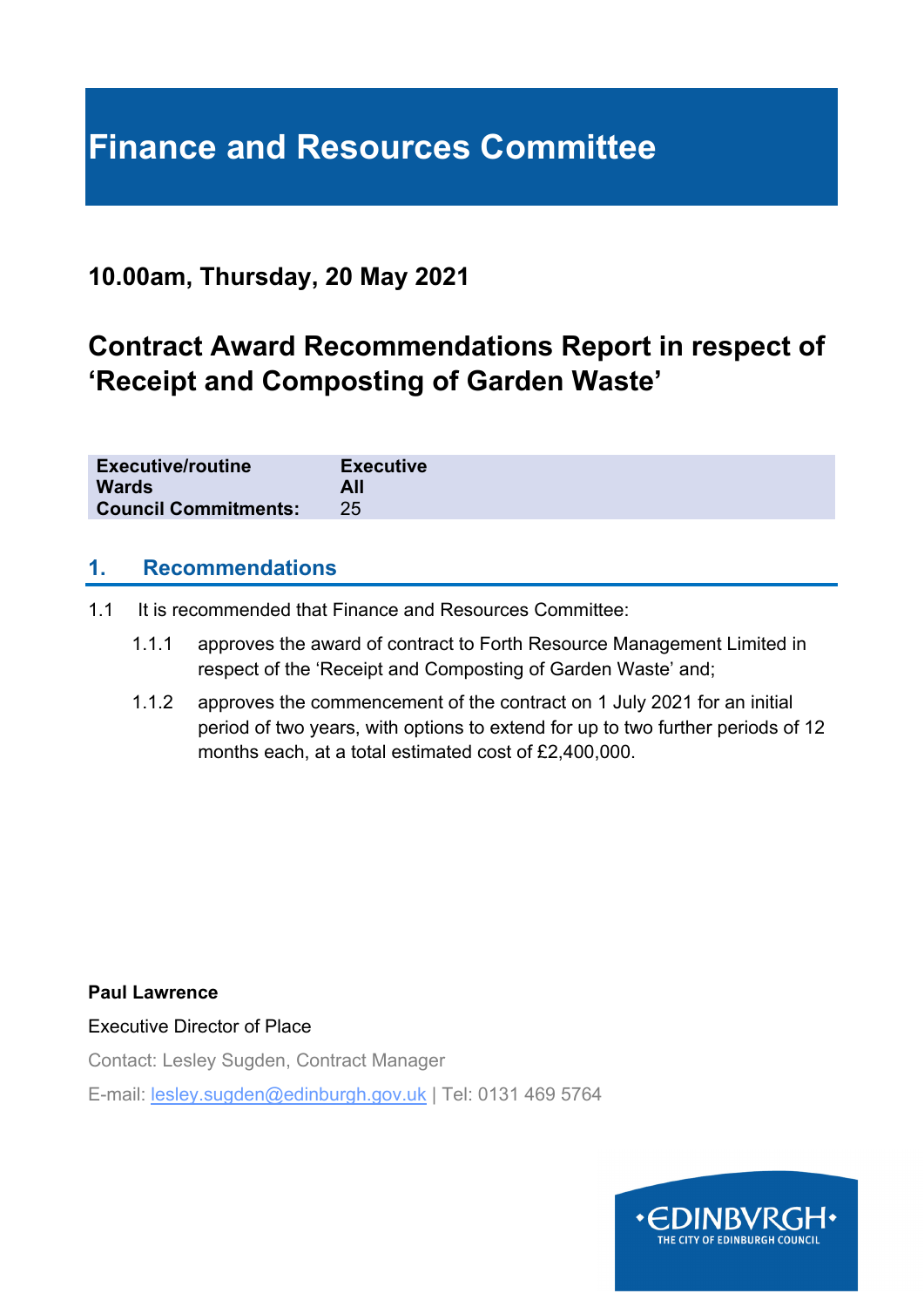# **Report**

## **Contract Award Recommendations Report in respect of 'Receipt and Composting of Garden Waste'**

#### **2. Executive Summary**

2.1 This report seeks approval to award the contract for 'Receipt and Composting of Garden Waste' to Forth Resource Management Limited, to commence on 1 July 2021 for an initial period of two years, with options to extend for up to two further periods of 12 months each, at a total estimated cost of £2,400,000.

#### **3. Background**

- 3.1 The City of Edinburgh Council has a requirement for the receipt and composting of garden waste.
- 3.2 The Council has a statutory obligation to ensure all waste is processed in an efficient and ethical manner. The Council does not have the infrastructure to carry out the processing and recycling of this waste stream 'in house' and so an appropriately licenced contractor is required.
- 3.3 As part of the procurement process it was considered whether, as a longer-term plan, the Council could process their own, and perhaps other local authorities', garden waste into compost to generate income. This might be achieved by setting up an Arms Length External Organisation (ALEO) to run as a commercial operation, however further financial analysis would be required to evaluate the viability in terms of the potential returns versus infrastructure, setup and operating costs.
- 3.4 In the case of this procurement, the successful contractor will carry out receipt, processing and composting of garden waste with the purpose of extracting all compostable material. This is in line with Council policy and the Garden Waste scheme.

#### **4. Main report**

4.1 Rather than conducting a new 'Open' procurement exercise, Commercial and Procurement Services (CPS) utilised Scotland Excel's Organic Waste Framework Agreement for this procurement. This approach is expedient and cost effective.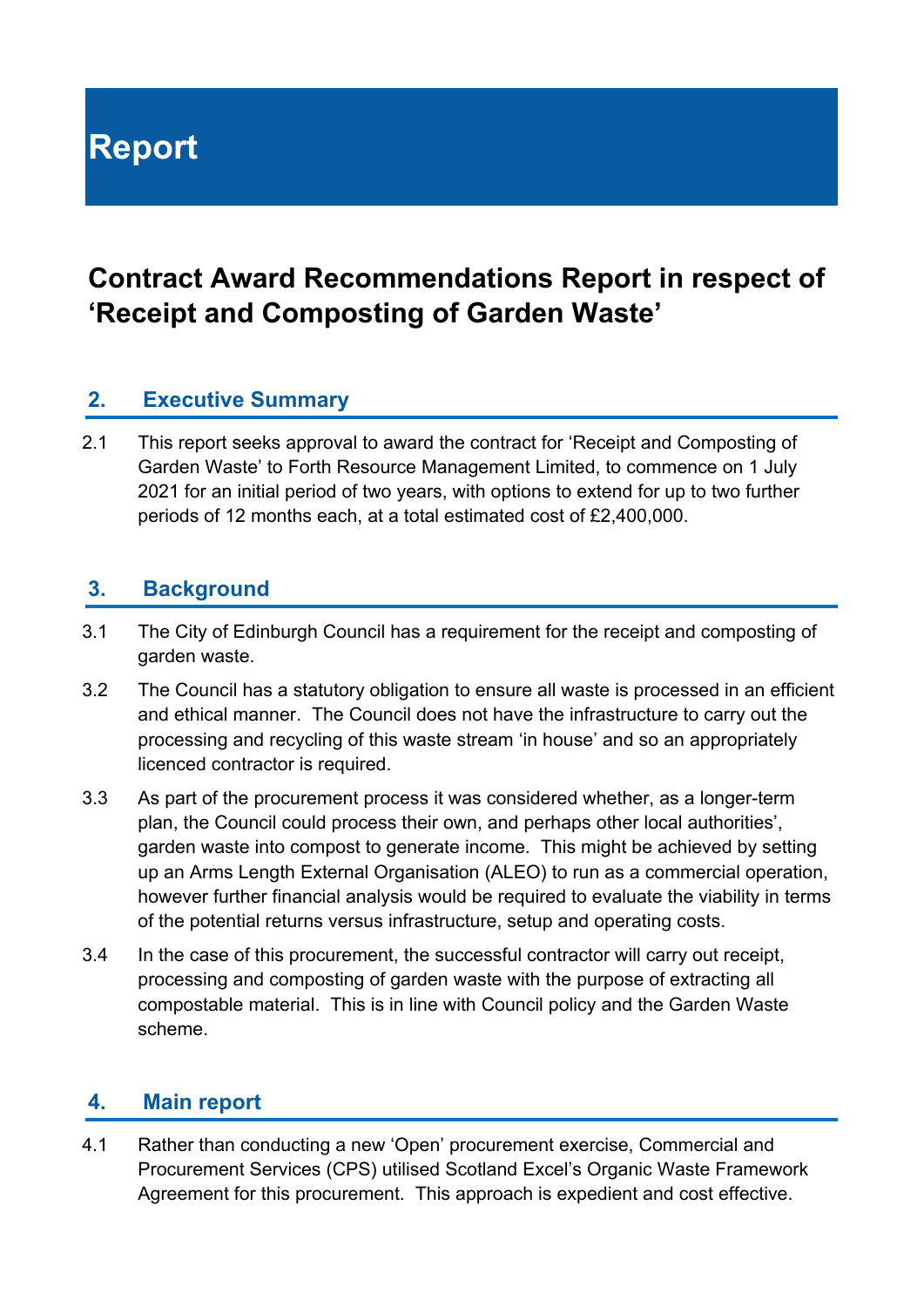- 4.2 The Organic Waste Framework was established in 2016 and is comprised of three lots, Lot 2 of which relates specifically to the treatment and processing of garden waste. At the point at which tenders were invited, Scotland Excel had appointed a total of eight contractors to Lot 2. Prior to their appointment, all contractors were 'pre vetted' in order to ensure they satisfy the requirements necessary for the delivery of these services, including licencing by the Scottish Environmental Protection Agency (SEPA) in respect of Planning Consents, Waste Management Licences, Waste Carrier Licences etc., and Police Scotland checks regarding any known associations with serious organised crime groups.
- 4.3 The Council has a requirement to limit the number of miles travelled to deliver the garden waste to a contractor for processing. On this basis, the proximity of the contractors' facility to Council Household Waste Recycling Centres (HWRCs) played a role in identifying their suitability, along with the rates for the processing the material. Of the eight contractors appointed to the Scotland Excel framework, only two are within 30 miles of the Edinburgh area with one contractor being 28.6 miles from the city centre and the other having not one but two reception points within seven miles of the city, the latter being the incumbent. The two reception points allow W&CS operations to optimise their routes city-wide with positive impact to miles travelled and the time taken to complete the routes. Thus, there would be significant impact to W&CS operations if Council vehicles do not have access to two reception points for garden waste deliveries.
- 4.4 The analysis carried out demonstrates that direct award to the geographically closer of the two, Forth Resources Management Limited, is appropriate as the only other option is operationally and financially non-viable. Direct award is permissible under the Scotland Excel framework on the basis of proximity. Additionally, the intended contractor also has lower processing rates for the garden waste material. It should be noted that Forth Resource Management Limited are the incumbent.
- 4.5 While the Scotland Excel framework documentation sets out wider requirements related to the processing of organic waste, a specification, tenderers submission and pricing schedule specific to the requirements of the Council were drawn up, along with instructions for completion, and issued to Forth Resource Management Limited via Public Contracts Scotland.
- 4.6 The evaluation exercise took account of both the Quality and the Price of Forth Resources Management Limited's tender submission. In the case of Quality, responses to a total of five questions/topics were evaluated on a pass/fail basis. In the case of Price, the submission was evaluated on the basis of proposed prices per tonne in respect of receipt and treatment of the waste, inclusive of any 'Gate Fees' chargeable. It should be noted that Forth Resource Management Limited achieved a pass on all set Quality criteria. Appendix 1 provides a breakdown of the Quality and Price criteria.
- 4.7 Increasingly stringent national and international environmental policies and legislation relating to the disposal and recycling of waste materials has put pressure upon the market and has inevitably impacted the costs involved.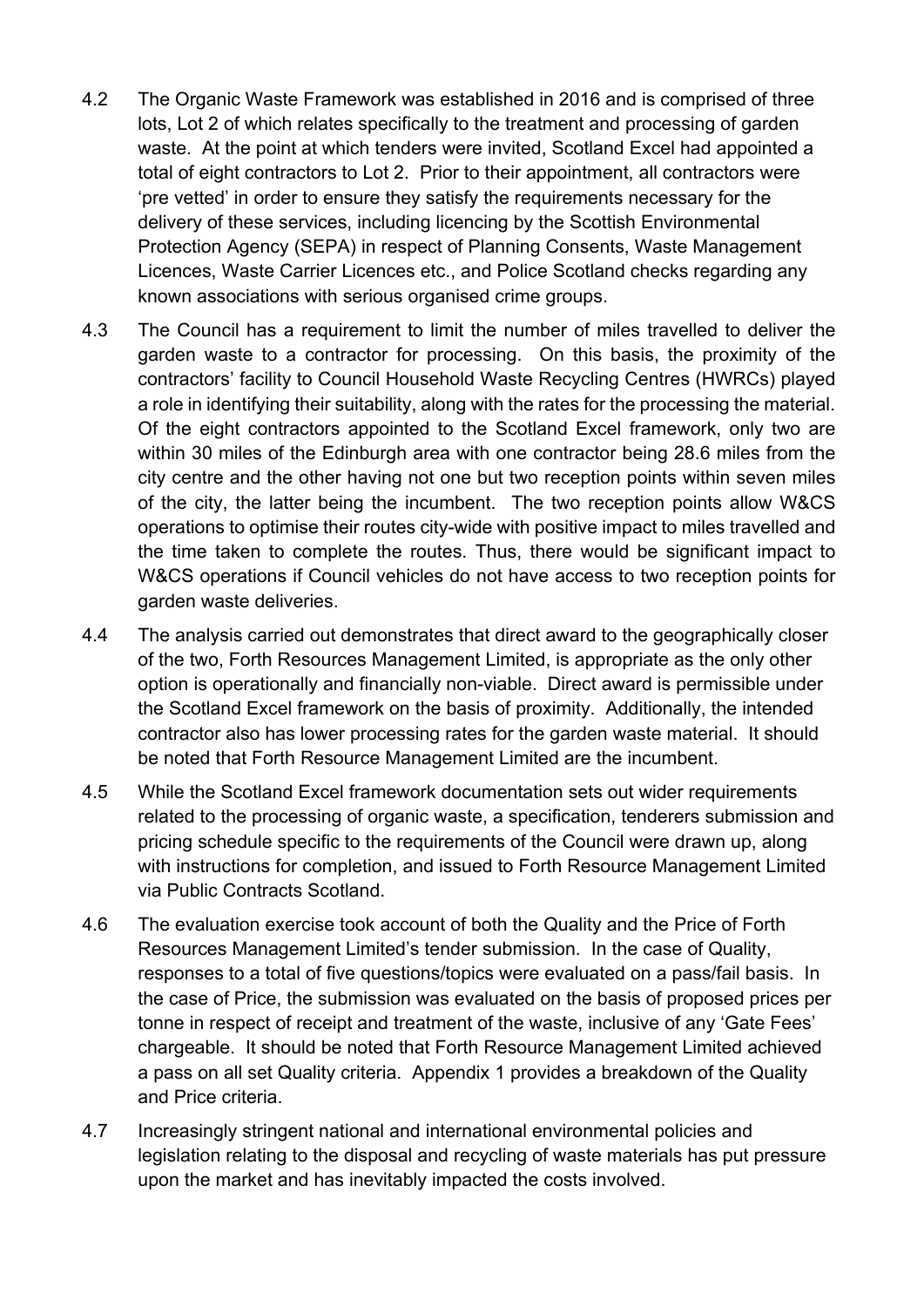4.8 As a result of the Household Recycling Charter developed jointly by the Scottish Government and COSLA, future policies may impose even stricter requirements in terms of the content and volume of disposable waste.

#### **5. Next Steps**

- 5.1 Subject to approval, the services will commence on 1 July 2021 and will enable the Council to meet its statutory obligations with regard to the treatment and disposal of this waste stream.
- 5.2 The Contracts and Grants Management team (CAGM) within CPS will engage with the Waste and Cleansing to ensure that effective contract management is delivered throughout the contract lifecycle. A Contract Management and Handover Report, detailing the necessary steps and measures, will be produced and agreed. It is envisaged that proactive contract management (to include robust monitoring of all appropriate management information, key performance indicators and budget tracking) will help deliver an effective and efficient service for the city throughout the duration of the contact.
- 5.3 As Forth Resource Management Limited are the current incumbent, a relatively seamless contract implementation is anticipated.

#### **6. Financial impact**

- 6.1 The contract value is estimated at £2,400,000 over the maximum contract period (i.e. including potential extensions). This can be met from the existing Waste and Cleansing budget.
- 6.2 The waste industry is heavily regulated and 'policed' by SEPA, ensuring only appropriately qualified organisations are permitted to operate in the market. All contractors have also successfully undergone a pre-vetting process prior to their appointment to the Organic Waste Framework by Scotland Excel. Furthermore, the financial analysis carried out demonstrates Forth Resource Management Limited are the only viable option both in terms of having the lowest rates and their proximity to the Council operations.
- 6.3 The costs associated with procuring the proposed contract are estimated to be up to £10,000.

### **7. Stakeholder/Community Impact**

7.1 In common with all contractors in this market sector, Forth Resource Management Limited are regulated and licenced by the SEPA to ensure compliance with strict requirements on health and safety, environmental governance and regulatory requirements.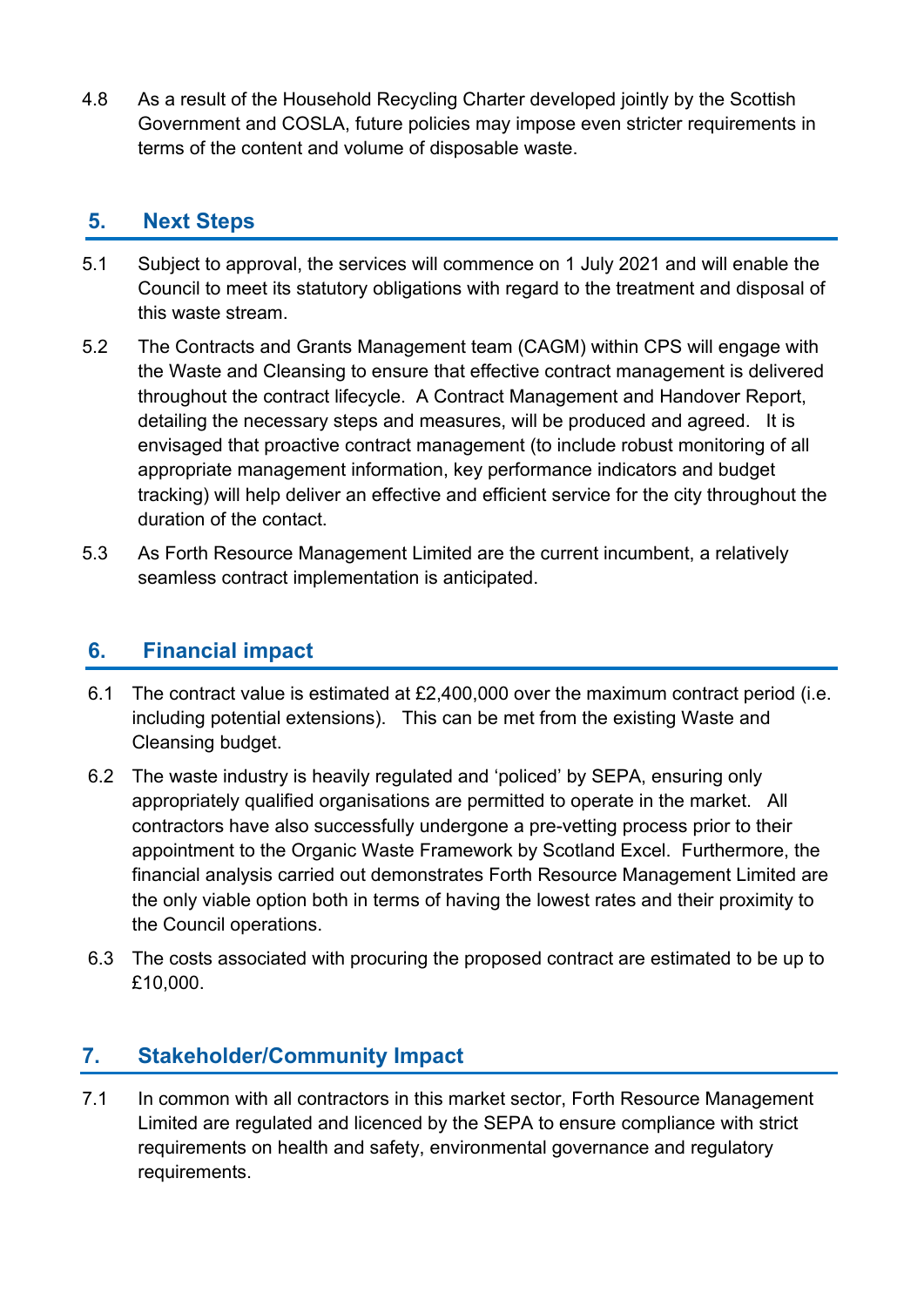- 7.2 The award of contract will help ensure that Council Commitment 25 (to "increase recycling to 60% from 46% during the lifetime of the administration) is realised.
- 7.3 The Sustainable Procurement Policy was considered and applied through the request of community benefits. Forth Resource Management Limited will be required to deliver Community Benefits in line with the value of work awarded by the Council; benefits to be delivered will be agreed at the contract commencement and monitored throughout the life of the contract by the contract manager.
- 7.4 Forth Resource Management Limited, while not currently accredited, have stated they pay all staff the Real Living Wage and they will sign up to the Scottish Living Wage prior to contract commencement. They have also stated they do not use zero hours contracts, that they have and enforce an equal opportunities policy, train and develop their staff and are committed to protecting the environment.
- 7.5 The close proximity of Forth Resource Management Limited will be beneficial in minimising vehicular emissions.
- 7.6 The procurement process followed is compliant with all relevant regulations as well as the Council's Contract Standing Orders. The risk of legal challenge relating to this procurement has therefore been minimised.

#### **8. Background reading/external references**

8.1 The proposed service will contribute to the success of Council Commitments.

#### **9. Appendices**

9.1 Appendix 1 – Summary of the Procurement Process.